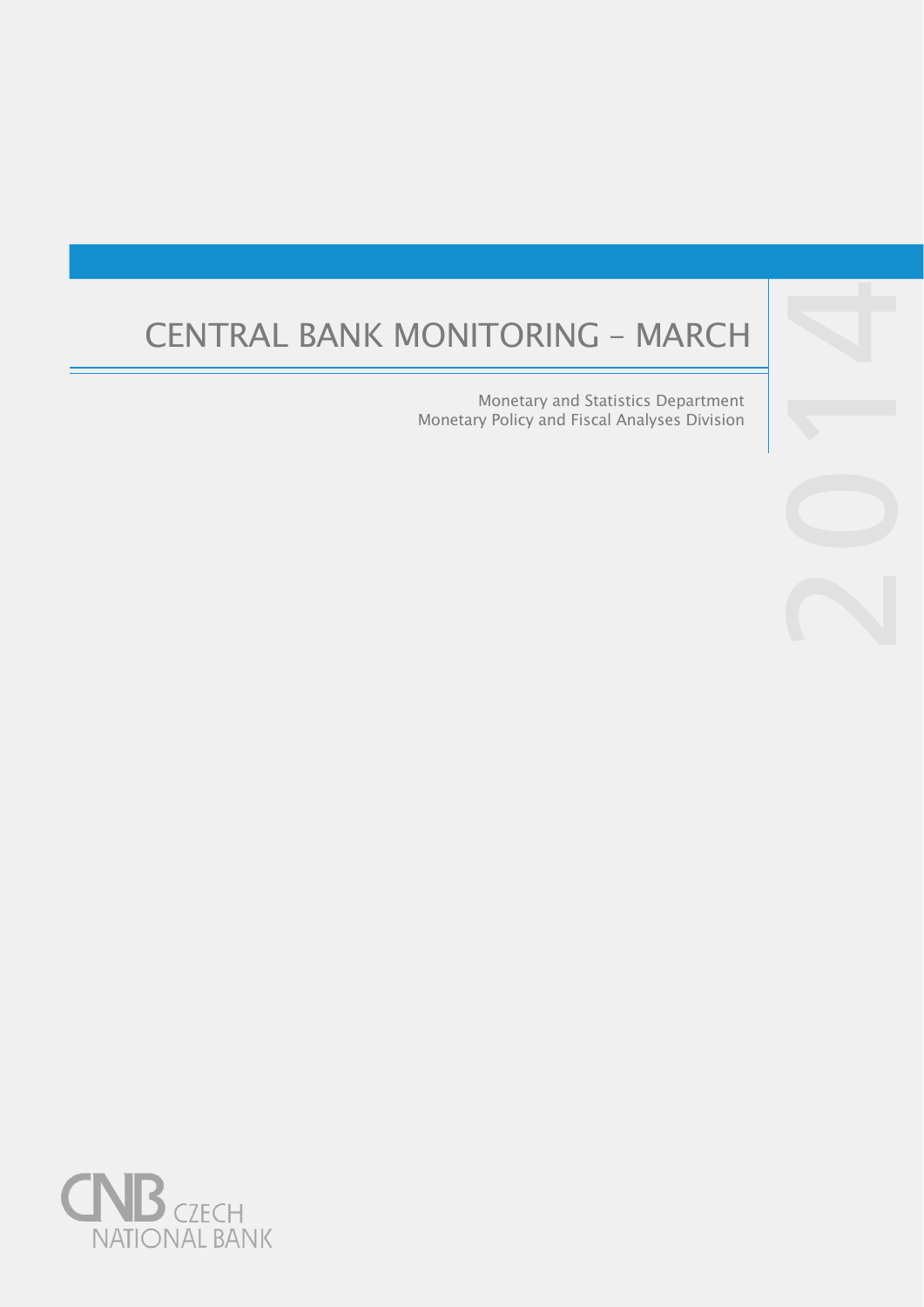# **In this issue**

*Economic developments in the countries we monitor are showing positive signs. In particular, growth in employment is visible in the UK and the USA. In many advanced economies inflation is very low or even negative. Inflation is being monitored particularly closely in the euro area. The US Federal Reserve is reducing the pace of its asset purchases. Many emerging markets are feeling the adverse effects of this step, with their currencies depreciating sharply and thus exerting inflationary pressures. After a sharp drop in unemployment, the Bank of England issued new forward guidance. The European Central Bank left its monetary policy unchanged. The Hungarian central bank continued lowering its rates as expected by the financial markets. The policy rates of the other central banks under review remained unchanged, although the New Zealand central bank now expects to start raising interest rates soon.* Spotlight *focuses on the monetary policy of Turkey from the introduction of implicit inflation targeting through to the current challenges associated with the sharply depreciating lira. Our Selected Speech is by Charles I. Plosser, the President and CEO of the Federal Reserve Bank of Philadelphia, who considers the character of economic shocks, the measurement of economic potential, and output gaps and their implications for the optimal monetary policy stance.*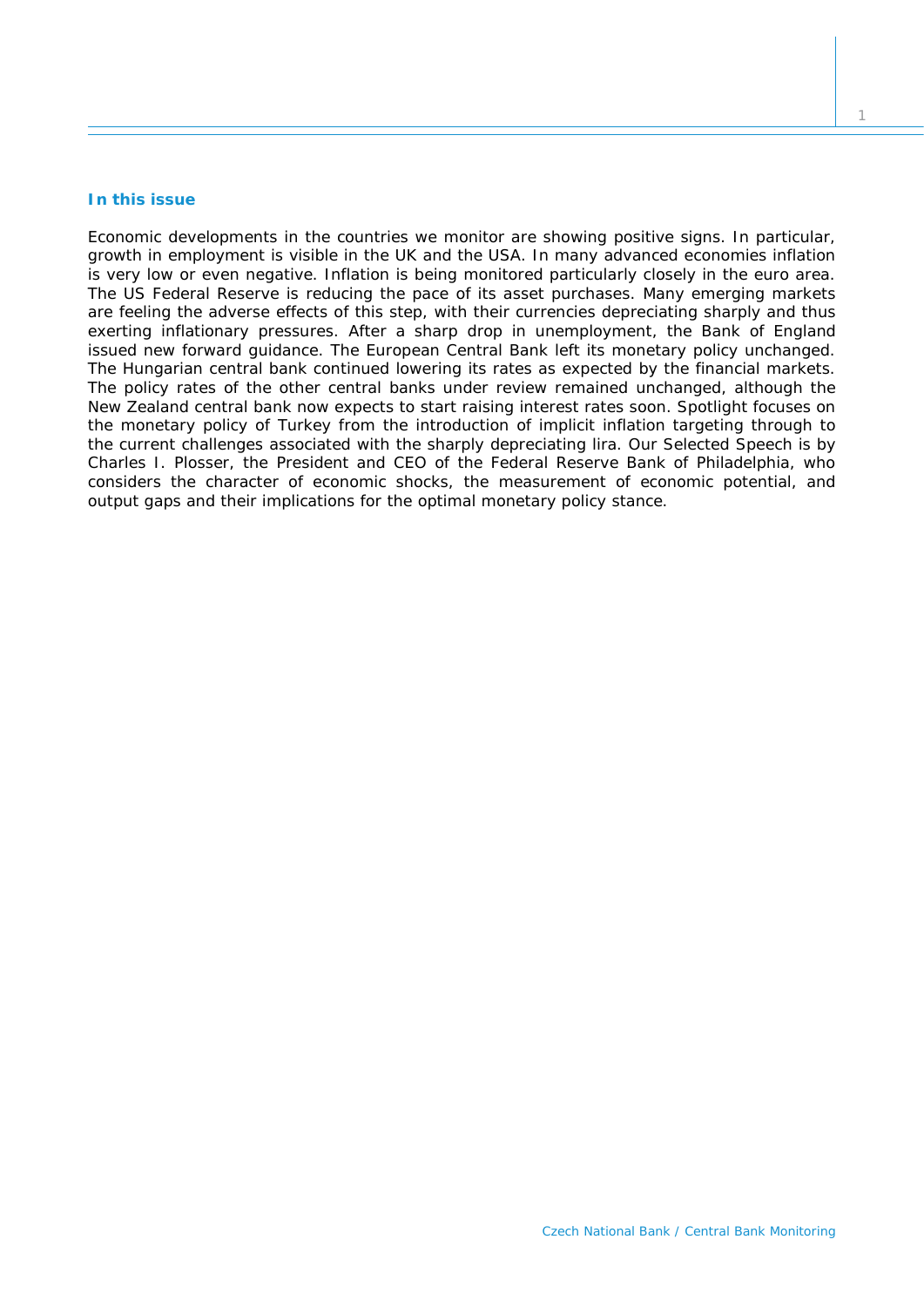# **1. LATEST MONETARY POLICY DEVELOPMENTS AT SELECTED CENTRAL BANKS**

|                                                                                                                                                                                                                 | Euro area (ECB)                              | <b>USA (Fed)</b>                               | <b>United Kingdom (BoE)</b>                            |  |  |
|-----------------------------------------------------------------------------------------------------------------------------------------------------------------------------------------------------------------|----------------------------------------------|------------------------------------------------|--------------------------------------------------------|--|--|
| <b>Inflation target</b>                                                                                                                                                                                         | $< 2\%$ <sup>1</sup>                         | $2\%^{2}$                                      | 2%                                                     |  |  |
| <b>MP</b> meetings<br>(rate changes)                                                                                                                                                                            | 9 Jan (0.00)<br>6 Feb (0.00)<br>6 Mar (0.00) | 17-18 Dec (0.00)<br>28-29 Jan (0.00)           | $8-9$ Jan $(0.00)$<br>5-6 Feb (0.00)<br>5-6 Mar (0.00) |  |  |
| <b>Current basic rate</b>                                                                                                                                                                                       | 0.25%                                        | $0 - 0.25%$<br>0.50%                           |                                                        |  |  |
| <b>Latest inflation</b>                                                                                                                                                                                         | 0.8% (Feb 2014) <sup>3</sup>                 | 1.4% (Jan 2014)                                | 1.9% (Jan 2014)                                        |  |  |
| <b>Expected MP meetings</b>                                                                                                                                                                                     | 3 Apr<br>8 May<br>5 Jun                      | 18-19 Mar                                      | 9-10 Apr<br>$7-8$ May<br>$4-5$ Jun                     |  |  |
| Other expected events                                                                                                                                                                                           | 5 Jun:<br>publication of forecast            | 16 Apr and 4 Jun:<br>publication of Beige Book | 14 May: publication of<br><b>Inflation Report</b>      |  |  |
| Expected rate movements <sup>4</sup>                                                                                                                                                                            |                                              | $\rightarrow$                                  |                                                        |  |  |
| ECB definition of price stability; $^2$ January 2012 definition of inflation target; $^3$ flash estimate; $^4$ direction of<br>expected change in rates in coming quarter taken from Consensus Forecast survey. |                                              |                                                |                                                        |  |  |
| Key interest rates<br>2.0                                                                                                                                                                                       |                                              | <b>Inflation</b><br>4                          |                                                        |  |  |
| 1.5                                                                                                                                                                                                             |                                              | 3                                              |                                                        |  |  |
| 1.0                                                                                                                                                                                                             |                                              | $\overline{2}$                                 |                                                        |  |  |

#### **Key central banks of the Euro-Atlantic area**

2/13 4/13 6/13 8/13 10/13 12/13 2/14

USA - UK - euro area

 $0.0 \perp$ <br>2/13

0.5

The **ECB** left its key interest rate unchanged at 0.25%. The deposit rate remains at 0%. According to Mario Draghi, ECB interest rates will remain at present or lower levels for an extended period. A moderate recovery is proceeding in the euro area economy. Quarter-onquarter GDP growth was 0.3% in 2013 Q4. The ECB projection (newly published for a threeyear horizon) confirms expectations of a longer period of very low inflation, foreseeing inflation at 1.0% in 2014, 1.3% in 2015 and 1.5% in 2016. In the last quarter of 2016, annual HICP inflation is projected to be 1.7%. In March, the ECB discussed the possibility of cutting rates and introducing other measures.

 $\overline{a}$ 

 $\Omega$ 1

The **Fed** left its key interest rate unchanged and confirmed its commitment to keep rates at the current level at least as long as the employment rate remains above 6.5%, the inflation outlook remains no more than 0.5 pp above the longer-run goal (of 2%), and longer-term inflation expectations are well anchored. The Fed is continuing to purchase securities, but at a lower pace of USD 65 billion per month as against the original USD 85 billion. Annualized q-o-q GDP growth slowed from 4.1% to 2.4% in 2013 Q4, but the employment rate dropped further to 6.6% in January. However, the FOMC anticipates maintaining low rates even if unemployment declines further, especially if projected inflation stays below its 2% goal.

The **BoE** left its key interest rate at 0.50% and also maintained the size of its Asset Purchase Programme. Inflation fell to 1.9% in January and is thus almost at the central bank's 2% target level. The economic recovery in the UK is the strongest one since 2008. GDP growth reached 1.9% in 2013. Unemployment has fallen sharply, and for this reason the BoE has issued new forward guidance (see *News* for more details). Moreover, at its March meeting the BoE decided to reinvest the GBP 8.1 billion of cash flows associated with securities held in the Asset Purchase Facility.

1/13 3/13 5/13 7/13 9/13 11/13 1/14

USA — UK — euro area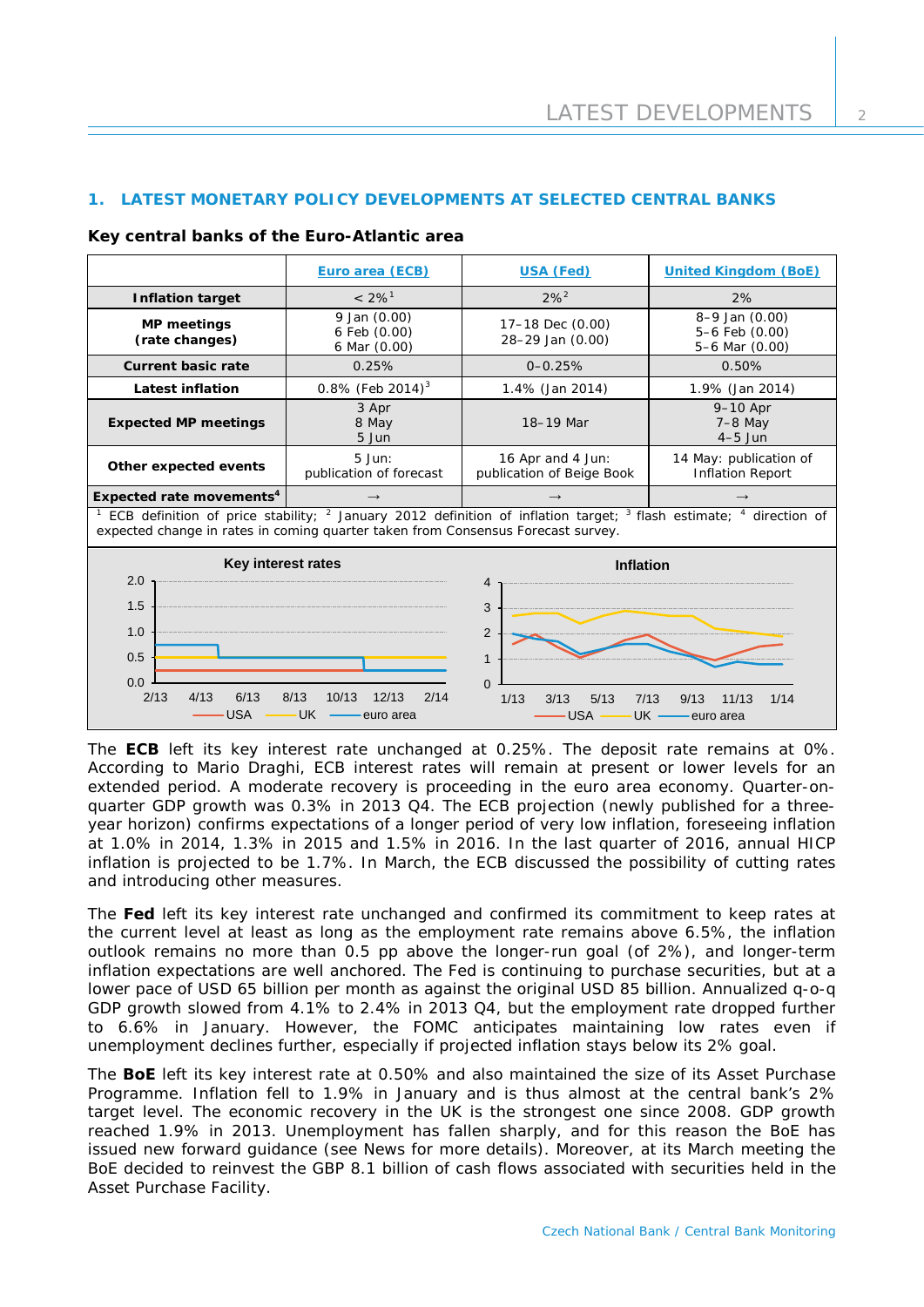|                                                                                                                                                                                                                                                                                                                                                                 | Sweden (Riksbank)                               | <b>Hungary (MNB)</b>                                    | Poland (NBP)                                         |  |  |
|-----------------------------------------------------------------------------------------------------------------------------------------------------------------------------------------------------------------------------------------------------------------------------------------------------------------------------------------------------------------|-------------------------------------------------|---------------------------------------------------------|------------------------------------------------------|--|--|
| <b>Inflation target</b>                                                                                                                                                                                                                                                                                                                                         | 2%                                              | 3%                                                      | 2.5%                                                 |  |  |
| <b>MP</b> meetings<br>(rate changes)                                                                                                                                                                                                                                                                                                                            | 16 Dec (-0.25)<br>12 Feb (0.00)                 | 19 Dec (-0.20)<br>21 Jan (-0.15)<br>18 Feb (-0.15)      | 7-8 Jan (0.00)<br>4-5 Feb (0.00)<br>4-5 Mar (0.00)   |  |  |
| <b>Current basic rate</b>                                                                                                                                                                                                                                                                                                                                       | 0.75%                                           | 2.7%                                                    | 2.50%                                                |  |  |
| <b>Latest inflation</b>                                                                                                                                                                                                                                                                                                                                         | $-0.2\%$ (Jan 2014)                             | 0.0% (Jan 2014)                                         | 0.7% (Jan 2014)                                      |  |  |
| <b>Expected MP meetings</b>                                                                                                                                                                                                                                                                                                                                     | 9 Apr                                           | 25 Mar<br>29 Apr<br>27 May                              | 8-9 Apr<br>$6-7$ May<br>$2-3$ Jun                    |  |  |
| Other expected events                                                                                                                                                                                                                                                                                                                                           | 9 Apr: publication of<br>Monetary Policy Report | 25 Mar: publication of<br>Quarterly Report on Inflation | Mid-March: publication of<br><b>Inflation Report</b> |  |  |
| Expected rate movements <sup>1</sup>                                                                                                                                                                                                                                                                                                                            | $\rightarrow$                                   |                                                         | $\rightarrow$                                        |  |  |
| Direction of expected change in rates in coming quarter taken from Consensus Forecast survey.                                                                                                                                                                                                                                                                   |                                                 |                                                         |                                                      |  |  |
| Key interest rates<br><b>Inflation</b><br>6<br>4<br>5<br>3<br>4<br>2<br>3<br>$\mathbf{1}$<br>$\overline{2}$<br>$\mathbf{0}$<br>$\mathbf{1}$<br>$\Omega$<br>$-1$<br>2/13<br>4/13<br>6/13<br>10/13<br>12/13<br>2/14<br>8/13<br>1/13<br>7/13<br>11/13<br>3/13<br>5/13<br>9/13<br>1/14<br><b>SWE</b><br><b>HUN</b><br>POL<br><b>SWE</b><br><b>HUN</b><br><b>POL</b> |                                                 |                                                         |                                                      |  |  |

# **Selected central banks of inflation-targeting EU countries**

At its December meeting, the **Riksbank** reduced its key interest rates by 0.25 pp to 0.75%. The deposit rate was lowered to zero. The Riksbank says interest rates will stay at such low levels at least until the start of 2015. Inflation was negative in January and the Riksbank expects it to rise only very slowly, attaining the 2% target in 2015. Economic activity abroad is strengthening, confidence among Swedish households and companies has risen and employment has increased. The labour market is expected to improve further as GDP growth rises this year.

Once again, the **MNB** lowered its monetary policy rate three times in the last quarter, first by 0.20 pp and then twice by 0.15 pp, i.e. by a total of 0.50 pp to the present level of 2.7%. Inflation continued to decline in January, reaching zero. Unemployment is falling, but still exceeds its long-term level determined by structural factors. Private sector wage growth is moderate. The low domestic inflationary pressures are expected to fade as the domestic economic recovery gains momentum.

The **NBP** left its monetary policy rate unchanged at 2.50%. The inflation reached 0.7% in January and is thus still well below the inflation target of 2.5%. GDP growth in 2013 Q4 was supported primarily by net exports. Investment and consumption were also favourable. Retail sales and industrial output in January indicate a gradual economic recovery at the start of this year, while business climate indicators suggest gradually accelerating growth in the coming quarters. Employment rose in 2014 Q1, but the unemployment rate remains elevated, hampering wage growth in the economy. The NBP expects inflation at 0.8–1.4% in 2014 and 1.0–2.6% in 2015. Annual GDP growth is projected to be in the range of 2.9–4.2% in 2014 and 2.7–4.8% in 2015.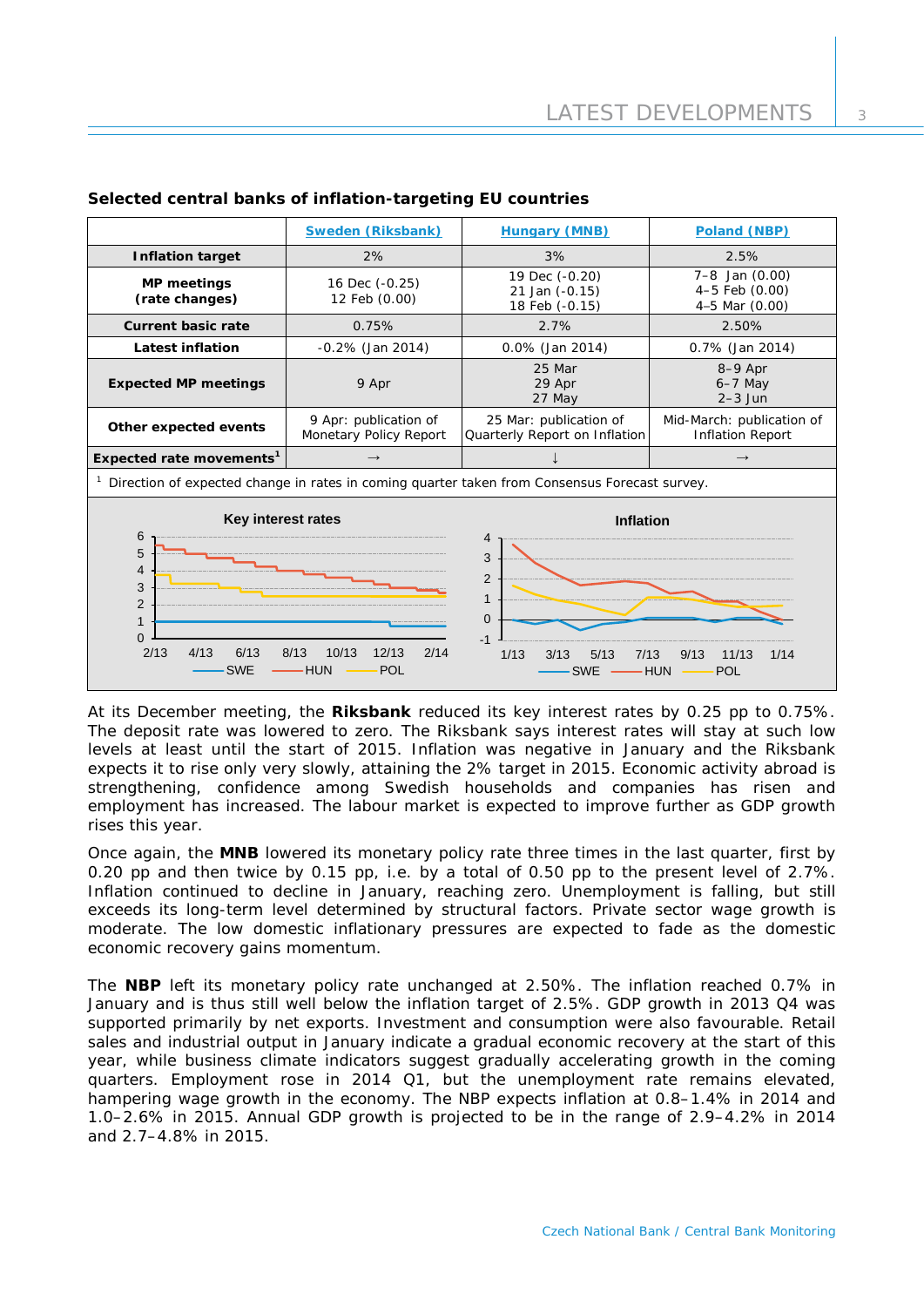|                                                                                                                                                                                          | <b>Norway (NB)</b>                    | <b>Switzerland (SNB)</b>                         | <b>New Zealand (RBNZ)</b>                           |  |  |
|------------------------------------------------------------------------------------------------------------------------------------------------------------------------------------------|---------------------------------------|--------------------------------------------------|-----------------------------------------------------|--|--|
| <b>Inflation target</b>                                                                                                                                                                  | 2.5%                                  | $0 - 2%$                                         | 2%                                                  |  |  |
| <b>MP</b> meetings<br>(rate changes)                                                                                                                                                     | 5 Dec (0.00)                          | 12 Dec (0.00)                                    | 12 Dec (0.00)<br>30 Jan (0.00)                      |  |  |
| <b>Current basic rate</b><br>1.50%                                                                                                                                                       |                                       | $0 - 0.25 \%$ <sup>1</sup>                       | 2.50%                                               |  |  |
| <b>Latest inflation</b>                                                                                                                                                                  | 2.3% (Jan 2014)<br>$0.1\%$ (Jan 2014) |                                                  | 1.6% (2013 Q4)                                      |  |  |
| <b>Expected MP meetings</b>                                                                                                                                                              | 27 Mar<br>8 May                       | 20 Mar<br>$19$ Jun                               | 13 Mar<br>24 Apr                                    |  |  |
| 27 Mar: publication of<br>Other expected events<br>Monetary Policy Report                                                                                                                |                                       | 26 Mar: publication of<br>Monetary Policy Report | 13 Mar: publication of<br>Monetary Policy Statement |  |  |
| Expected rate movements <sup>2</sup>                                                                                                                                                     | $\rightarrow$                         | $\rightarrow$                                    | $\rightarrow$                                       |  |  |
| $1$ Chart displays centre of band; $2$ direction of expected change in rates in coming quarter taken from Consensus<br>Forecast survey or, in the case of New Zealand, from RBNZ survey. |                                       |                                                  |                                                     |  |  |
| Key interest rates<br>3                                                                                                                                                                  |                                       | <b>Inflation</b><br>4                            |                                                     |  |  |
| $\overline{2}$<br>$\mathbf{1}$<br>$\Omega$                                                                                                                                               |                                       | 3<br>$\overline{2}$<br>1<br>$\mathbf 0$<br>$-1$  |                                                     |  |  |
| 2/13<br>4/13<br>6/13<br>8/13<br>10/13<br>12/13<br>2/14<br>1/13<br>3/13<br>5/13<br>7/13<br>9/13<br>11/13<br>1/14<br>CHE<br><b>NZL</b><br><b>NOR</b><br>CHE<br><b>NZL</b><br><b>NOR</b>    |                                       |                                                  |                                                     |  |  |

## **Other selected inflation-targeting countries**

**Norges Bank** has made no interest rate decisions since the December issue of Monitoring. NB usually holds monetary policy meetings six times a year. This year they are scheduled for 27 March, 8 May, 19 June, 18 September, 23 October and 11 December.

The **SNB** left rates in the lower part of the 0–0.25% target range and is sticking to its commitment to enforce a minimum exchange rate of CHF 1.20 to the euro. The inflation outlook was revised downwards; according to the SNB forecast the inflation rate will be 0.2% in 2014 and 0.6% in 2015. The SNB expects GDP growth of 1.5–2.0% for 2013 and around 2.0% for 2015. The SNB is monitoring the danger of imbalances on the mortgage and real estate markets and has proposed that the countercyclical capital buffer (part of the overall regulatory capital of banks) be increased from 1% to 2% (more details [here\)](http://www.snb.ch/en/mmr/reference/pre_20140123/source/pre_20140123.en.pdf).

The **RBNZ** left its key rate unchanged at 2.50% but expects it to rise soon. Inflation edged up to 1.6% in 2013 Q4 and was thus below the central bank's inflation target. Over the next two years, however, the RBNZ expects inflationary pressures from the real economy to increase, especially in construction-related price categories. New Zealand's economic expansion is gaining momentum. GDP grew by 3.5% in the year to September (as compared to the expected 3%) and the RBNZ expects growth to continue around this rate in 2014. Property price growth has moderated in recent months.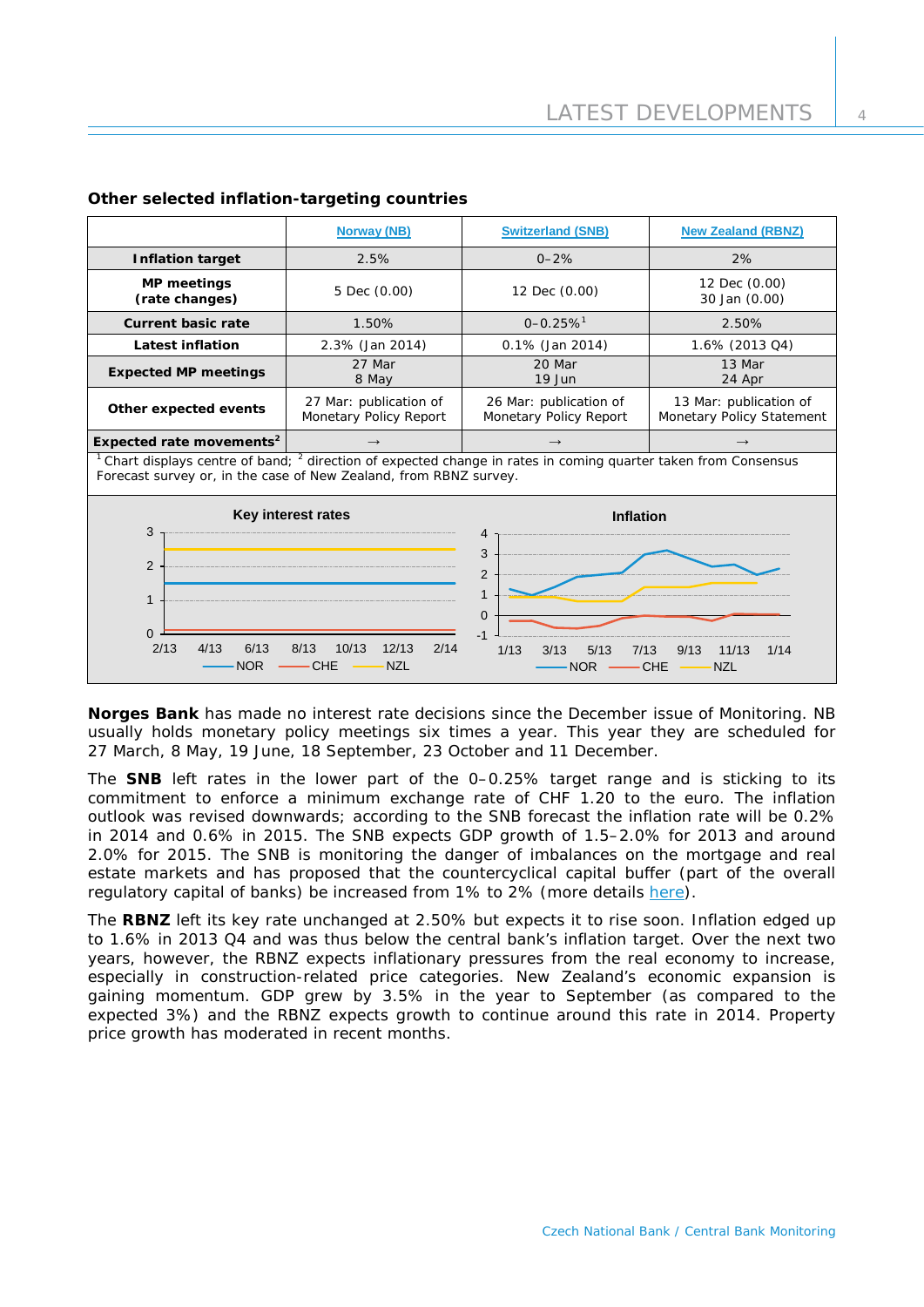## **2. NEWS**

## **[BoE's new forward guidance](http://www.bankofengland.co.uk/publications/Documents/inflationreport/2014/irspnote140212.pdf)**

The Bank of England, taken by surprise by very favourable labour market developments,

revised its forward guidance. In August 2013, the BoE had pledged to maintain its highly stimulative monetary policy stance at least until the unemployment rate fell to 7%. Contrary to the BoE's expectations, unemployment has fallen sharply, with almost half a million more people having found work since August. The BoE furthermore forecasts this indicator to reach the 7% threshold soon.

In February, therefore, BoE Governor Mark Carney outlined the next phase of guidance. Carney said the BoE would monitor spare capacity in the economy and reflect it in its decision-making. He judges that there remains scope to absorb spare capacity further. When inflation is at target



but the economy is operating below its potential, the BoE will set policy to stimulate demand to eliminate that spare capacity. The MPC's view is that the economy currently has spare capacity equivalent to about 1–1.5% of GDP.

The governor also noted that the interest rate increase, once the BoE decides on it, is expected to be only gradual. At the same time, the MPC intends to maintain the stock of asset purchases until the first rise in the bank rate. According to Carney, any increases in the bank rate should be limited given the headwinds holding back the economy (the repair of public and private balance sheets, weak world demand, the appreciation of sterling, strains remaining in the financial system). These persistent headwinds imply that, in the medium term, the level of interest rates necessary to sustain low unemployment and price stability will be materially lower than before the crisis. Even when the economy returns to normal levels of capacity and inflation is close to the target, the appropriate level of the bank rate is likely to be materially below the 5% level set on average prior to the crisis. The MPC furthermore began publishing forecasts of 18 more economic indicators to better assess the economic situation.

| BoE's indicators                            |                                                                                                                  |                                             |                        |                                                                                                                    |                                                                  |  |  |
|---------------------------------------------|------------------------------------------------------------------------------------------------------------------|---------------------------------------------|------------------------|--------------------------------------------------------------------------------------------------------------------|------------------------------------------------------------------|--|--|
| Global growth                               | <b>Credit conditions</b>                                                                                         | Supply capacity                             | <b>External prices</b> | <b>Other indicators</b>                                                                                            |                                                                  |  |  |
| - World GDP<br>- Euro-area GDP<br>- USA GDP | - Credit spreads<br>- Household saving - Participation rate<br>ratio<br>- Business<br>investment to<br>GDP ratio | - Productivity<br>- Average hours<br>worked | - UK import<br>prices  | - Household consumption - Real post-tax<br>- Business investment<br>- Housing investment<br>- Exports<br>- Imports | household income<br>- Employment<br>- Average weekly<br>earnings |  |  |

#### **Fed's tapering affects emerging markets**

The Fed's decision to reduce the pace of its asset purchases is prompting capital flow reversals and currency depreciation in many emerging countries. In Argentina, India and South Africa, depreciating currencies are thus creating considerable inflation risks in spite of low economic growth. Turkey, one of the countries facing changes in global investor sentiment, is examined from the monetary policy perspective in *Spotlight*.

## **[Euro introduction in Latvia](http://www.ecb.europa.eu/press/pr/date/2014/html/pr140101.en.html)**

Latvia introduced the euro as its legal tender on 1 January 2014. With the enlargement of the euro area to 18 member countries the number of Europeans sharing the currency has increased to some 333 million people. After experiencing a deep economic crisis and requiring financial assistance a few years ago, Latvia managed to recover briskly. It fully repaid the loan ahead of schedule and fulfilled all the necessary requirements for joining the euro area. The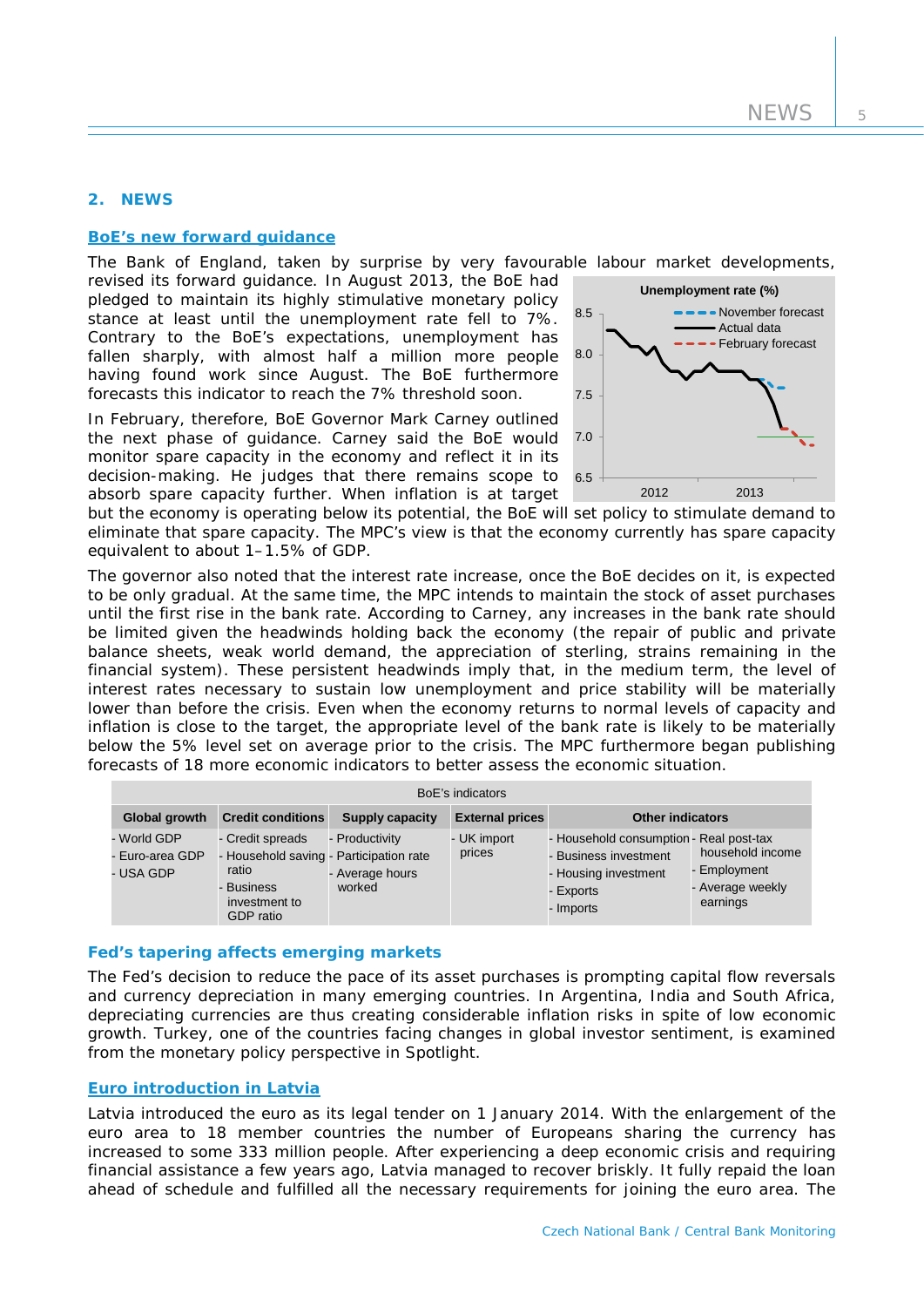governor of Latvijas Banka has thus become a member of the Eurosystem's Governing Council and participates in euro area monetary policy decision-making.

# **[Ireland](http://www.ecb.europa.eu/press/pr/date/2013/html/pr131108_1.en.html) and [Spain](http://www.ecb.europa.eu/press/pr/date/2013/html/pr131216_1.en.html) successfully conclude economic assistance programmes**

Ireland and Spain successfully concluded the economic stabilisation programmes on which financial support from the EU – and in the case of Ireland also from the IMF – had been made conditional. Stabilisation programmes are continuing in [Greece,](http://www.ecb.europa.eu/press/pr/date/2013/html/pr131121.en.html) [Portugal](http://www.ecb.europa.eu/press/pr/date/2013/html/pr131216_3.en.html) and Cyprus.



## **Repercussions of events in Ukraine and Russia**

The current events in Ukraine are having a serious impact on its economy. Ukraine's monetary policy – its main goal being stability of the national currency, with other priorities of price stability (defined as an inflation rate of 4–6%), banking system stability and support for the government's economic policy – is now confronted with a difficult situation. The National Bank of Ukraine's new governor Stepan Kubiv will have to deal with tough issues, most notably restoration of public confidence in the country's banking system, the creation of a favourable environment to encourage investors to return to the Ukrainian market, and prevention of the outflow of financial funds. The most pressing matter at the moment is stabilisation of the hryvnia. The country has already requested financial assistance from the International Monetary Fund. In addition to IMF missions, EU experts are planning to visit Ukraine and aid from the EBRD is expected. Kubiv has indicated that the current level of gold and foreign exchange reserves is adequate and should stay so thanks to the IMF loan. The central bank has taken several temporary measures. It is providing liquidity to banks in the required amounts, but with tougher transparency conditions and tighter control of the funds provided. The requirement obliging banks to hold provisions for foreign currency loans has been suspended.

At the beginning of March, Russia also struggled with massive pressure on its currency. Its central bank responded to the situation by increasing its monetary policy rate by 1.5 pp to 7%. Moreover, the Bank of Russia decided to support the rouble – which has weakened by nearly 10% since the start of 2014 – with foreign currency interventions. Given the increased volatility in the domestic FX market, the central bank has started setting the parameters of its exchange rate policy daily based on an assessment of the latest situation.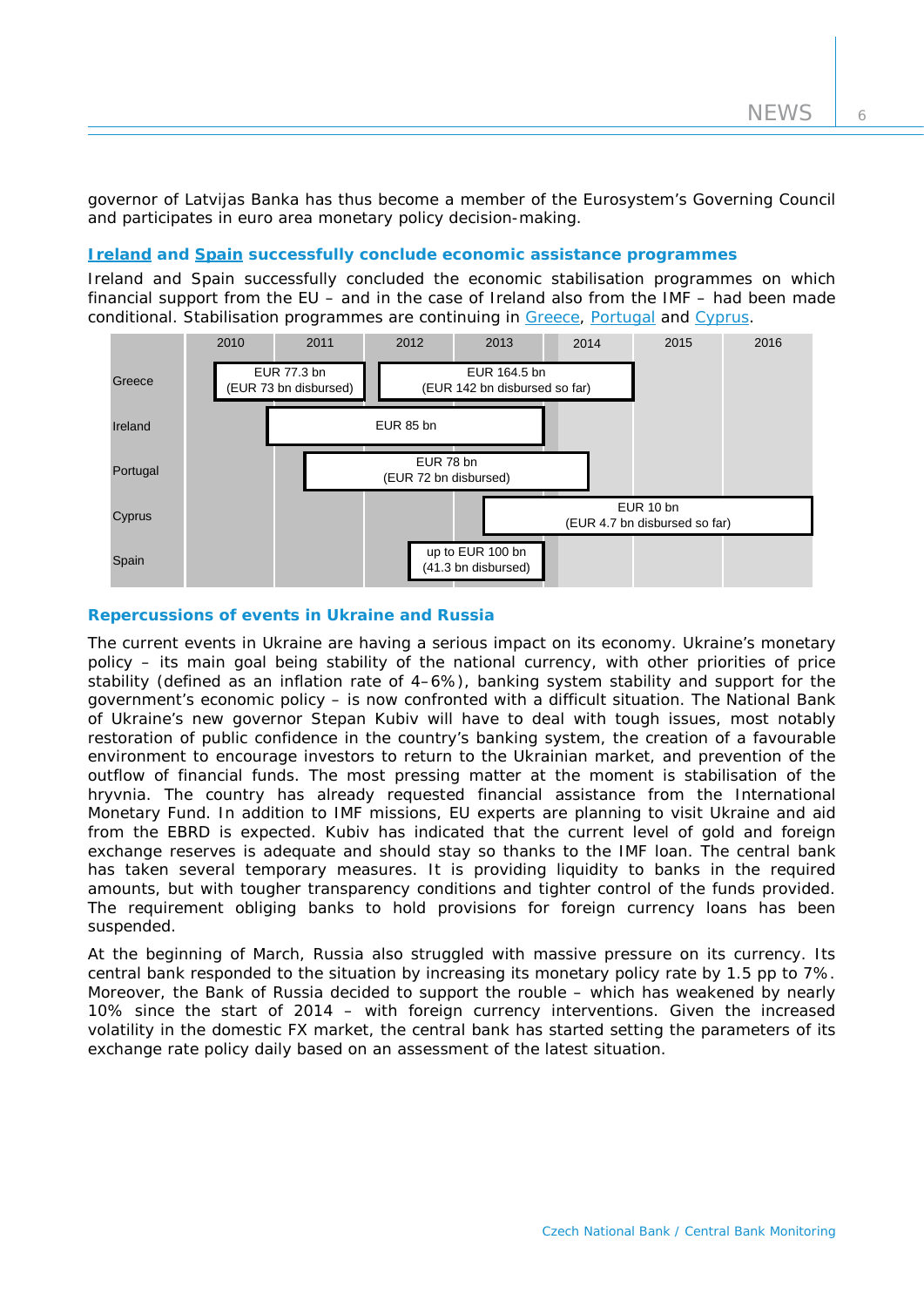#### **3. SPOTLIGHT: THE MONETARY POLICY OF TURKEY**

*Under the spectre of rapid capital outflows the currencies of emerging economies are losing*  value in response to the tapering of unconventional monetary instruments by the Federal *Reserve. One country that is being buffeted by the changes in global investor sentiment is Turkey. After suffering a crisis at the start of the millennium, Turkey embarked on a successful path to lower inflation under implicit inflation targeting. The Turkish central bank adopted the standard version of this regime in 2006 but initially overshot its inflation targets. The Turkish economy was affected by the global financial and economic crisis but recovered relatively quickly and returned to rapid growth, supported by capital inflows bolstered by the quantitative easing policies of the world's main central banks. In an effort to combat growing macroeconomic imbalances, the Turkish central bank started using unconventional instruments itself in 2010. As it added more targets, however, it deviated significantly from traditional inflation targeting and prices started to surge again. In January of this year, following a sharp depreciation of the lira, the Turkish central bank more than doubled its policy rate from 4.5% to 10% and decided to simplify its regime.*

#### **The Turkish economy at the start of the 2000s**

Unsustainable public finances, inadequate bank regulation, chronic inflation averaging around 80%, high interest rates and high dollarisation of the economy were the main features of the Turkish economy at the turn of the new millennium. In response to the sustained high inflation, a stabilisation policy – consisting mainly in a crawling peg – was introduced in 2000. A crisis in February 2001, however, forced the Turkish central bank (CBRT) to let the lira float freely. The subsequent massive depreciation caused inflation to surge as high as 68%. The collapse of the lira along with extensive recapitalisation of banks caused government debt to rise from 52% to almost 80% of GDP. Gross domestic product fell by almost 10%. Turkey was granted financial assistance under an IMF programme that required it to achieve large primary budget surpluses.

Turkey's long history of inflation meant that inflation expectations were also high (around 50% at the end of 2001). One problem was the indexation of wages and prices to past data. Owing to its changing economic structure and a shortage of good quality data, the country lacked sufficient information for economic analyses and the results did not give a clear picture of the linkages within the economy. Monetary policy was severely limited by a high level of government debt with a large proportion of short-maturity bonds. The CBRT did not have control of long-term rates. Although the new central bank law of April 2001 guaranteed this institution's independence, it was not clear whether it would work in practice. As the conditions for inflation targeting had not been met at the time, the CBRT

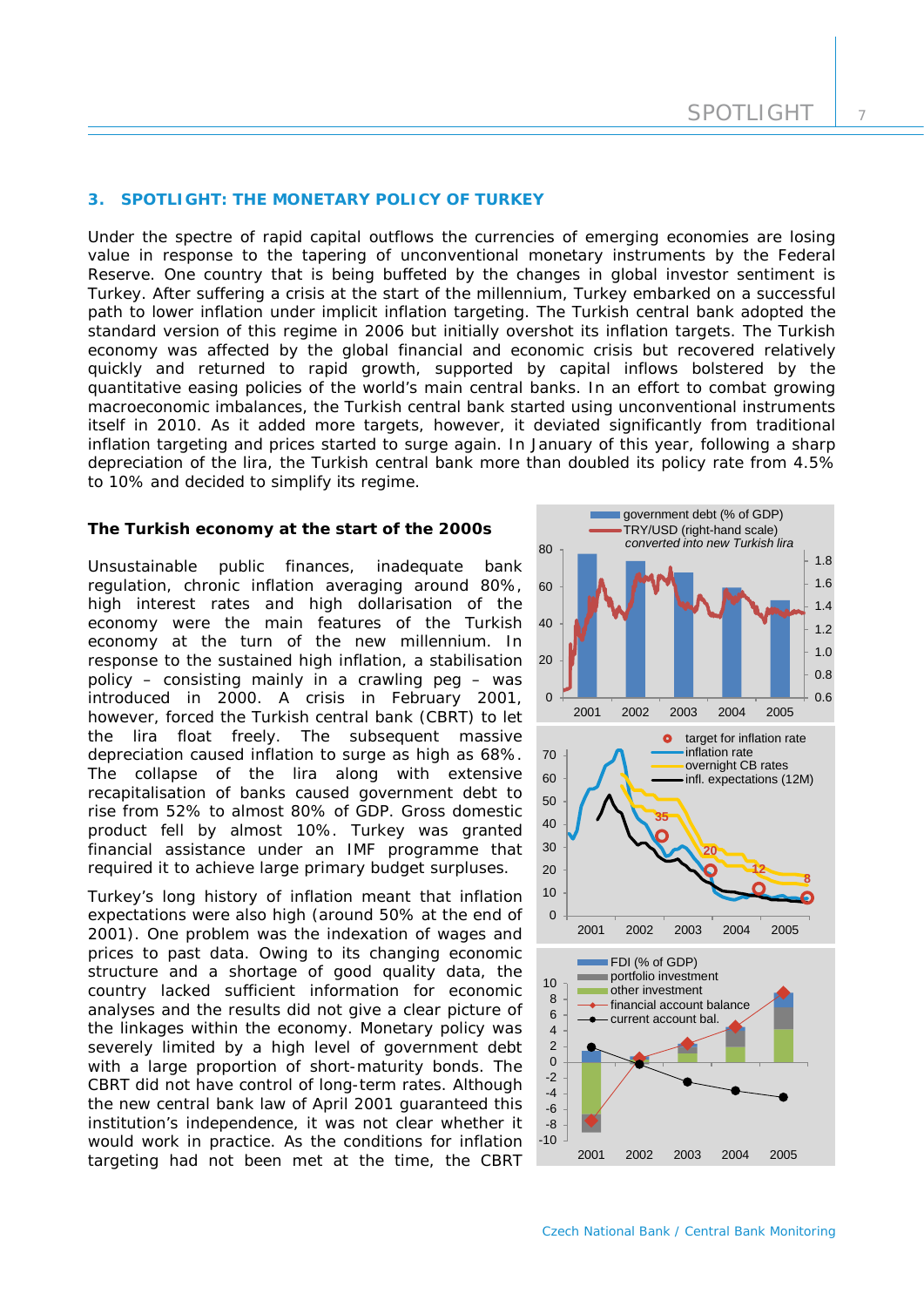introduced **implicit inflation targeting** (2002–2005) and, together with the government, set falling inflation targets of 35%, 20%, [1](#page-8-0)2% and 8% for successive years.<sup>1</sup>

Although the CBRT's decisions during this period were discretionary and opaque, its communication, transparency, institutional conditions, forecasting system and data sources gradually improved. Despite high inflation expectations and inflation pressures, the central bank did not raise rates during the implicit inflation targeting period and instead focused mainly on communication policy and tried to support the government's fiscal reform drive. Fiscal discipline played a crucial role in the disinflation process. The results were surprisingly impressive – inflation went down from 68% in 2001 to 7.7% in 2005. Inflation expectations gradually decreased and the dollarisation of the economy was significantly reduced.

Under a monetary reform in 2005, six zeros were removed from the Turkish lira. The economy began a period of rapid economic growth. Exchange rate risk in the balance sheets of banks and firms was reduced. The favourable economic situation stimulated an inflow of capital, although much of this was short-term investment, which can flow out again very quickly if investor sentiment changes. In addition, the foreign capital brought with it a number of unhealthy tendencies – excessive growth in domestic demand, a sharp rise in loans, private consumption and consumer goods imports and, as a result, a widening current account deficit.

## **Inflation targeting and the impacts of the global crisis**

-

In late 2004, the CBRT announced that it would introduce full-fledged inflation targeting at the start of 2006. Decision-making responsibility was put in the hands of a Monetary Policy Committee (MPC). A calendar of MPC meetings was published and the CBRT started issuing regular inflation reports. Inflation targets – with an "uncertainty band" of two percentage points on either side – are declared each year for three years ahead (and revised where necessary). Although the exchange rate is freely floating, the CBRT has been buying modest amounts of foreign currency in regular auctions to increase its foreign exchange reserves. It has also decided to intervene in the event of excessive foreign exchange market volatility.

In the first few years after the switch to inflation targeting the targets were exceeded, mainly due to a weakening lira, global supply shocks and rising administered prices. Right from the outset, therefore, the CBRT had to explain why it had overshot its targets.

The outbreak of the global financial and economic crisis in late 2008 hit Turkey hard. Besides a slump in external demand, country faced dwindling capital flows and a lack of dollar liquidity. The lira weakened by more than 30% in three months. The CBRT cut its lending rate from 16.75% to 6.50% and reduced the gap between its lending and deposit rates. Purchase auctions were suspended and the CBRT injected dollar liquidity as well as domestic liquidity into the financial system. Above all, it introduced longer-term (three-month) repo operations and lowered the reserve requirement for domestic and foreign currency deposits.

In 2010, while the advanced economies were still grappling with recession, growth in Turkey, as in other emerging economies, began to gather pace and the CBRT gradually phased out its extraordinary measures. The resulting inflow of capital – bolstered by the advanced economies' extremely easy monetary policies – was problematic in that it was very short-term in nature, causing the lira to appreciate and macrofinancial risks to emerge. The CBRT therefore started buying foreign currency again. The amounts purchased then rose sharply, albeit only temporarily, as the inflow of short-term capital grew, causing the sterilisation costs to surge.

<span id="page-8-0"></span><sup>&</sup>lt;sup>1</sup> In the implicit inflation targeting regime, the central bank declared inflation targets and endeavoured to hit them. However, inflation targeting was not adopted formally, nor were any details of the regime announced. Moreover, many of the necessary conditions for full-fledged inflation targeting were not satisfied.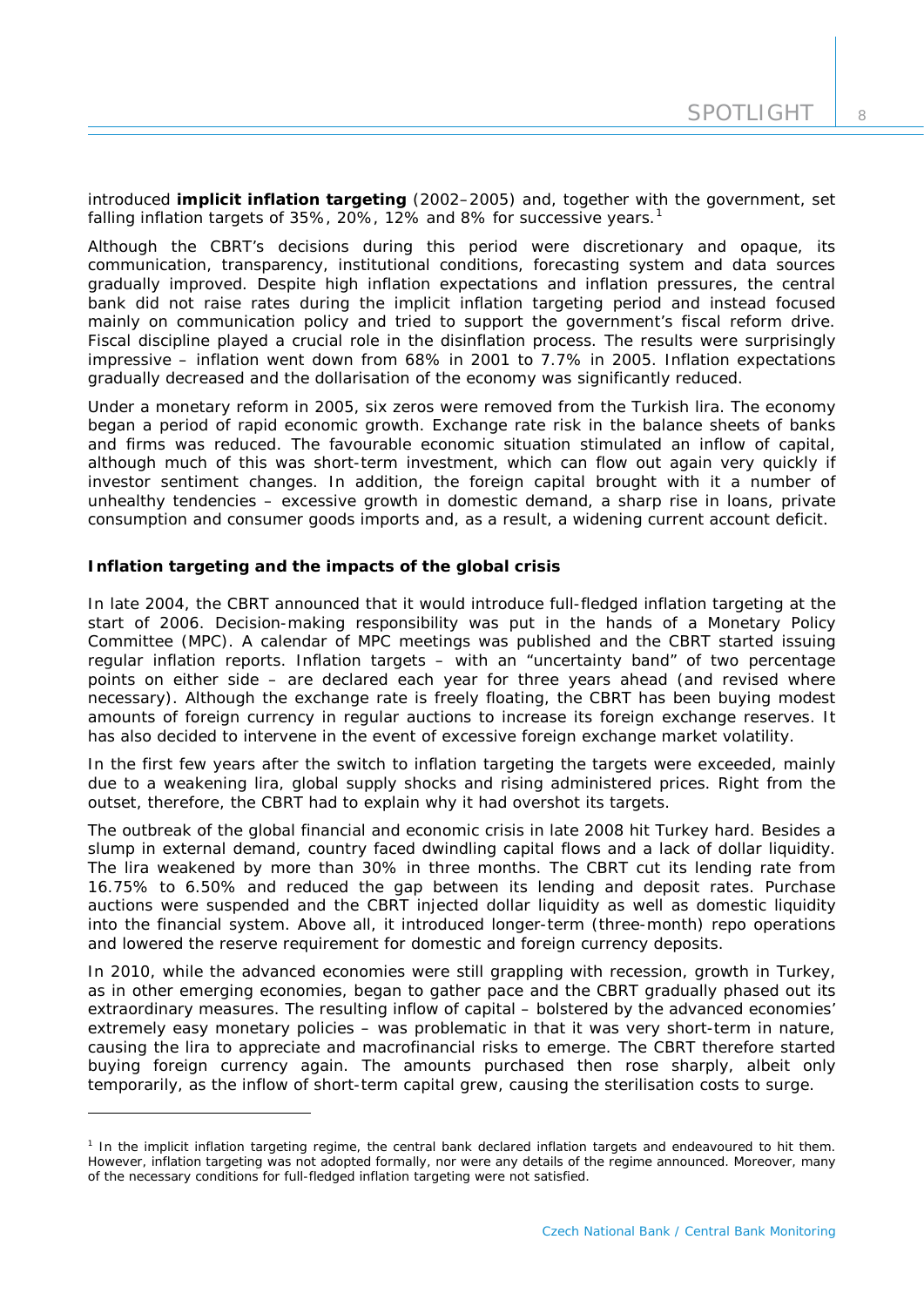## **New monetary policy instruments**

At the end of 2010, the CBRT adopted financial stability as an additional target, although its price stability target was not meant to be affected by this move. Along with macroprudential measures it introduced new monetary policy tools. One of these was the active use of an interest rate corridor to combat excessive capital flows: when capital flowed in, the CBRT

lowered the deposit rate, and later, when capital dried up, it supplied liquidity at an increased lending rate. However, the wider corridor caused interbank rates to go up, and the volatility of the rates also rose as the uncertainty grew. A Reserve Option Mechanism (ROM) was introduced to reduce the capital flow volatility and mitigate its effects on macroeconomic and financial stability. The ROM gave banks the option of holding part of their domestic reserves in foreign currency or gold. This was meant to ease the appreciation pressure on the lira when capital flowed in.

The central bank's unconventional monetary policy was thus aimed at reducing the extreme flows of capital and their impact on credit



growth and simultaneously at regulating the exchange rate if it showed excessive volatility. Sooner or later, a conflict of targets would inevitably arise. The CBRT deviated significantly from traditional inflation targeting and set looser monetary conditions than needed to achieve its inflation target. On top of that, Prime Minister Erdogan and other government representatives repeatedly expressed their opinion that an increase in rates would undermine the Turkish economy.

Despite the CBRT's best efforts, the Turkish currency was affected in 2013 by fears about the Fed's exit from its unconventional monetary policies and later also by the tapering of its quantitative easing programme. Starting in May 2013, the lira lost almost a quarter of its value against the dollar despite daily sales of dollars against the lira in CBRT auctions.

## **The CBRT's decision in January**

In mid-January, the Turkish central bank intervened in the foreign exchange markets in an attempt to prop up the sharply depreciating lira. In the end, however, the CBRT decided in late January to more than double the repo rate from 4.5% to 10%. The lira subsequently recovered part of its losses. The CBRT simultaneously simplified its monetary policy framework by deciding to conduct its operations primarily through one-week repo tenders. These actions may signal a return of the CBRT to more conventional monetary policy focused on price stability.